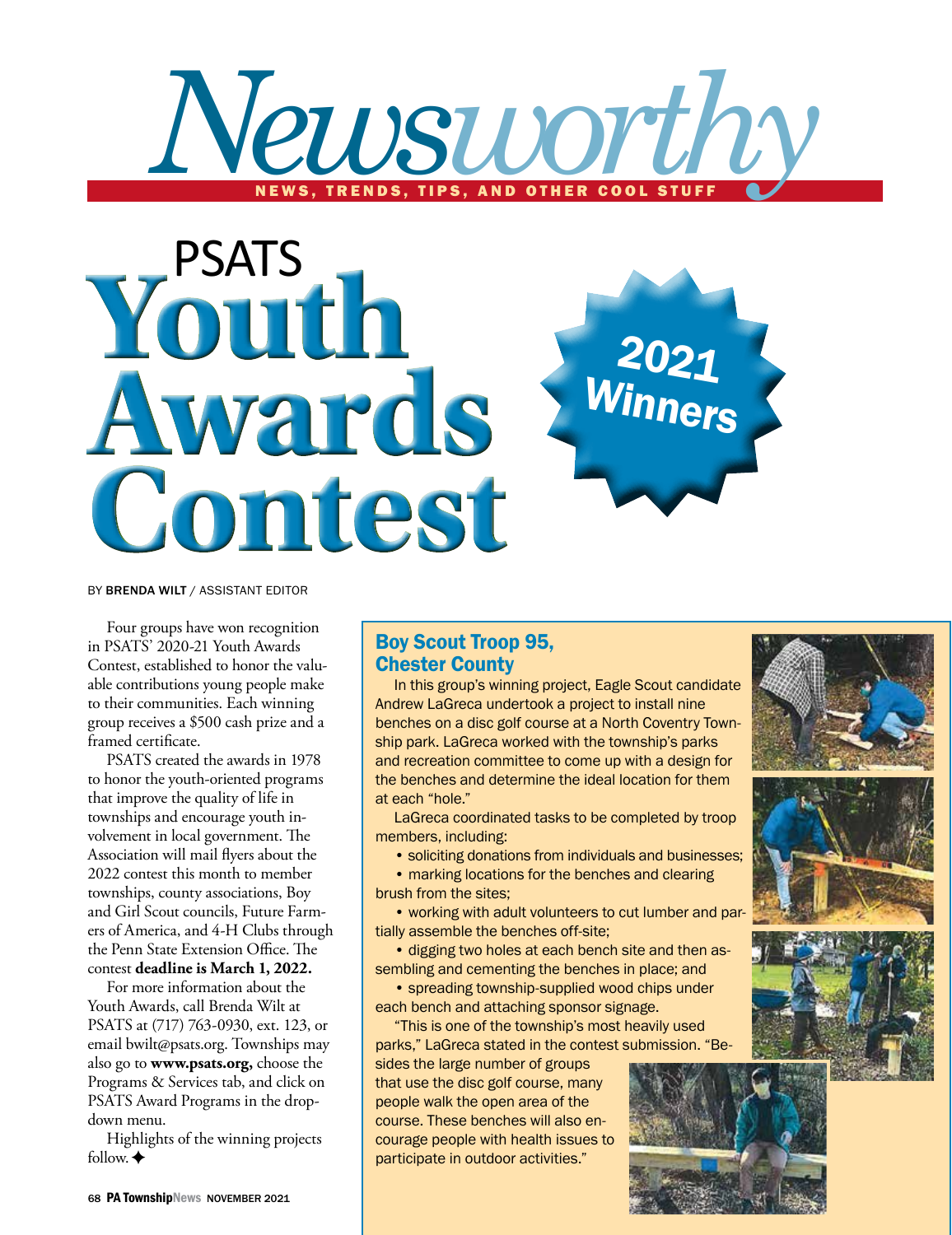## PSATS Youth Awards presented at Annual Business Meeting

Two of the 2021 Youth Award winners were able to travel to Hershey in October to accept their awards at PSATS' Annual Business Meeting. PSATS will present awards to the other two winning groups in the coming weeks as scheduling permits.





ABOVE: Members of the Brownsville Area High School Students in Action from Fayette County accept a PSATS Youth Award from PSATS Executive Board member Kathy Rader, far right. From left are sponsors Kellie DePietro and Rebecca Harvey and students Kylie Bodnovich, Ryan Dubos, and Alaina Johnson.

LEFT: Eagle Scout Andrew LaGreca of Boy Scout Troop 95 in Chester County accepts a PSATS Youth Award from Executive Board member Kathy Rader.

### Brownsville Area High School Students in Action, Fayette County

After researching the causes of low morale in their school and larger community, these students learned that low academic achievement and lack of social opportunities for teens contributed to the negative environment in the community. To help address these issues, the group consulted with the local library's board of directors to develop an expansion plan for the facility targeted at creating space and programs for teens.

A visit to teen spaces at other libraries inspired the group to design the new space with furniture and equipment that can be reconfigured for use by other groups. The teen room includes a computer lab, lounge area, maker space, collaboration area, reading nook, and ADAaccessible restrooms and is outfitted with computers, projectors, a television and gaming system, board games, sewing machines, musical

instruments, and typewriters.

The students worked with the design engineer and raised more than \$300,000 through grant writing, fundraising, and community donations. The teens managed social media pages about the project, managed a budget, and organized a groundbreaking ceremony.

"As an educational leader, I am overwhelmed by this group of teenagers and their desire to assist in the revitalization of their [community]," Brownsville Area School District Superintendent Keith Hartbauer

wrote in support of the group's contest entry. "Their passion, drive, and commitment to something greater than themselves give us all hope."



*Turn page for more winners*  $\blacktriangleright$